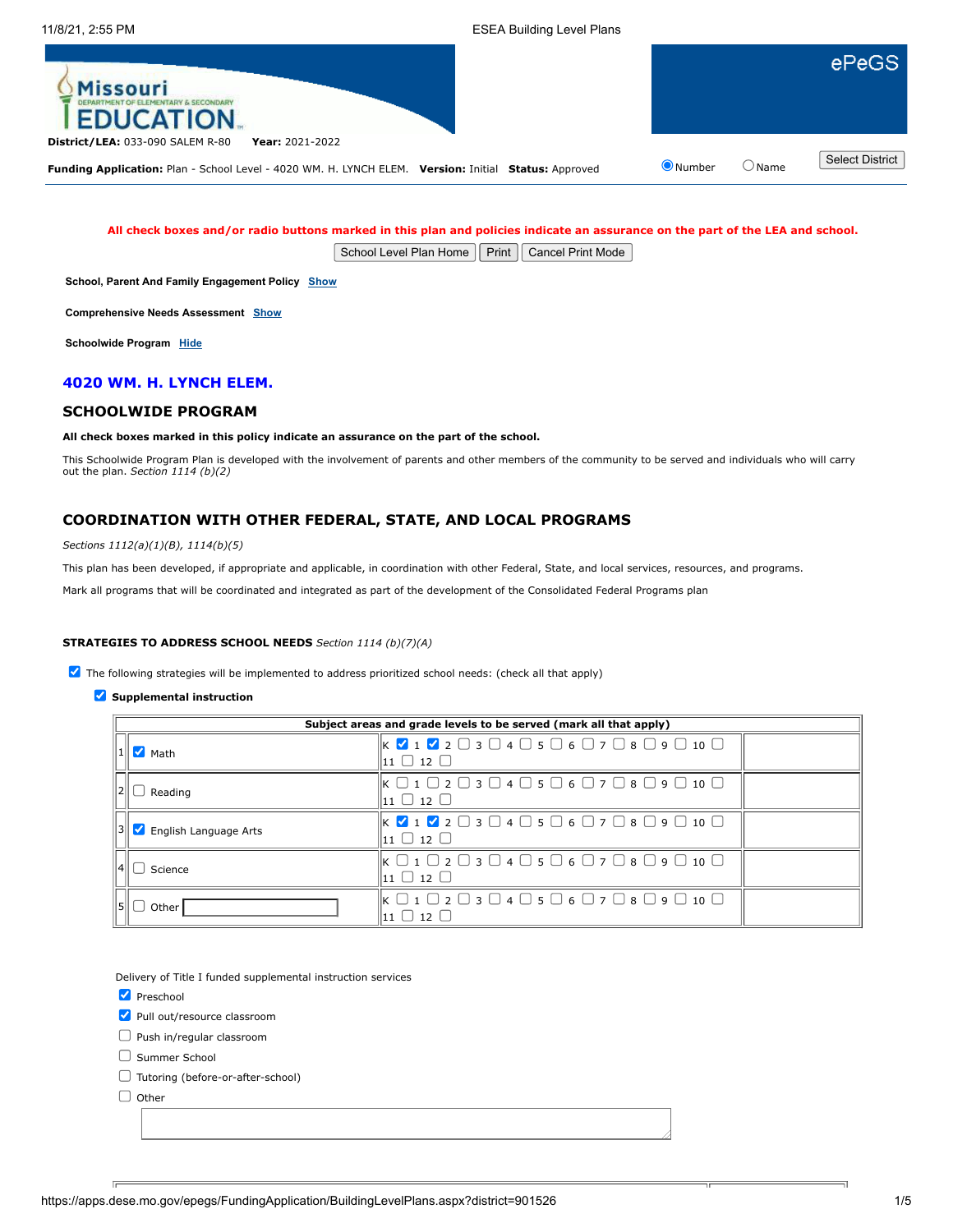#### 11/8/21, 2:55 PM ESEA Building Level Plans

| Instructional personnel                 |                 |                   |        |  |  |
|-----------------------------------------|-----------------|-------------------|--------|--|--|
|                                         | <b>Teachers</b> | Paraprofessionals | Others |  |  |
| Supplemental Reading                    |                 |                   |        |  |  |
| Supplemental English Language<br>  Arts |                 |                   |        |  |  |
| Supplemental Mathematics                |                 |                   |        |  |  |
| Supplemental Science                    |                 |                   |        |  |  |
| <b>Other</b>                            |                 |                   |        |  |  |

### **Class size reduction**

| $\Box$ Grade Levels | $\  K \Box 1 \Box 2 \Box 3 \Box 4 \Box 5 \Box 6 \Box 7 \Box 8 \Box 9 \Box 10 \Box 11 \Box 12 \Box \ $                                                                |
|---------------------|----------------------------------------------------------------------------------------------------------------------------------------------------------------------|
|                     | $\ \Box$ Reading Instruction Only $\ \kappa\ \Box\ 1\ \Box\ 2\ \Box\ 3\ \Box\ 4\ \Box\ 5\ \Box\ 6\ \Box\ 7\ \Box\ 8\ \Box\ 9\ \Box\ 10\ \Box\ 11\ \Box\ 12\ \Box \ $ |
|                     | $\ \Box$ Math Instruction Only $\ $ K $\Box$ 1 $\Box$ 2 $\Box$ 3 $\Box$ 4 $\Box$ 5 $\Box$ 6 $\Box$ 7 $\Box$ 8 $\Box$ 9 $\Box$ 10 $\Box$ 11 $\Box$ 12 $\Box \ $       |

### **Professional Learning Communities**

### **Schoolwide Positive Behavior Support**

### **Response to Intervention**

**Other**

#### The strategies will (mark all that apply)

Provide opportunities for all children, including subgroups of students, to meet the challenging Missouri Learning Standards.

Description of how strategy/strategies will provide Class size reduction

Before and after school tutoring ELA intervention Math intervention

Use methods and instructional strategies that strengthen the academic program in the school.

Description of how strategy/strategies will strengthen

Class size reduction Before and after school tutoring ELA intervention Math intervention

 $\blacksquare$  Increase the amount of learning time

- $\Box$  Extended school year
- $\Box$  Before-and/or after-school programs
- $\Box$  Summer program
- Other

Before and after school tutoring

 $\blacktriangleright$  Help provide an enriched and accelerated curriculum

Description of how strategy will provide

Class size reduction Before and after school tutoring ELA intervention Math intervention

Activities that address the needs of those at risk of not meeting the Missouri Learning Standards will include (mark all that apply)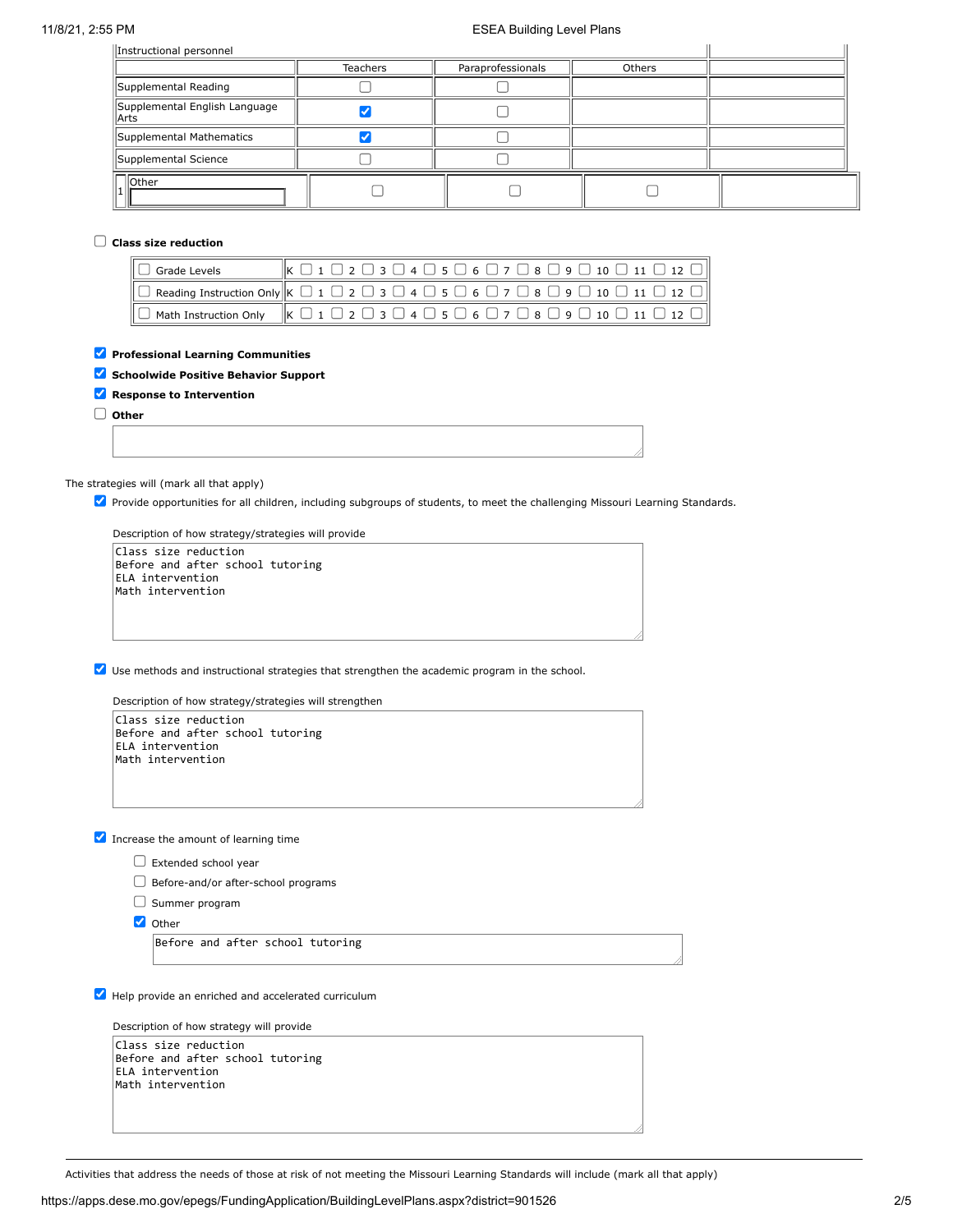Address the needs of all children in the school, but particularly the needs of those at risk of not meeting the Missouri Learning Standards

| Description of how strategy/strategies will address                                                                                                                                                                                                 |
|-----------------------------------------------------------------------------------------------------------------------------------------------------------------------------------------------------------------------------------------------------|
| Before and after school tutoring will be available to all students, but will be<br>specifically recommended for any students at risk of not meeting the Missouri<br>Learning Standards.                                                             |
| Activities will (mark all that apply)                                                                                                                                                                                                               |
|                                                                                                                                                                                                                                                     |
| $\blacktriangleright$ Improving students' skills outside the academic subject areas                                                                                                                                                                 |
| $\Box$ Counseling                                                                                                                                                                                                                                   |
| $\Box$ School-based mental health programs                                                                                                                                                                                                          |
| Specialized instructional support services                                                                                                                                                                                                          |
| Mentoring services                                                                                                                                                                                                                                  |
| Other                                                                                                                                                                                                                                               |
| Social-emotional intervention to carry out PBS Tier 2 and 3 interventions                                                                                                                                                                           |
| Helping students prepare for and become aware of opportunities for postsecondary education and the workforce<br>Career/technical education programs<br>Access to coursework to earn postsecondary credit                                            |
| $\Box$ Advanced Placement                                                                                                                                                                                                                           |
| <b>International Baccalaureate</b>                                                                                                                                                                                                                  |
| $\Box$ Dual or concurrent enrollment                                                                                                                                                                                                                |
|                                                                                                                                                                                                                                                     |
| $\Box$ Early college high schools                                                                                                                                                                                                                   |
| Other                                                                                                                                                                                                                                               |
|                                                                                                                                                                                                                                                     |
| Implementing a schoolwide tiered model to prevent and address problem behavior, and early intervening services                                                                                                                                      |
| Providing professional development and other activities for teachers, paraprofessionals, and other school personnel to<br>improve instruction and use of data<br>Delivery of professional development services                                      |
| Instructional coach                                                                                                                                                                                                                                 |
| Teaching methods coach                                                                                                                                                                                                                              |
| Third party contract                                                                                                                                                                                                                                |
| Other                                                                                                                                                                                                                                               |
| Professional development activities that address the prioritized needs<br>Describe activities<br>Math Instruction<br>Effective use of technology in the classroom<br>School-Wide Positive Behavior Support<br>ELA Instruction<br>MMD implementation |

**Assisting preschool children in the transition from early childhood education programs to local elementary school programs**

Describe activities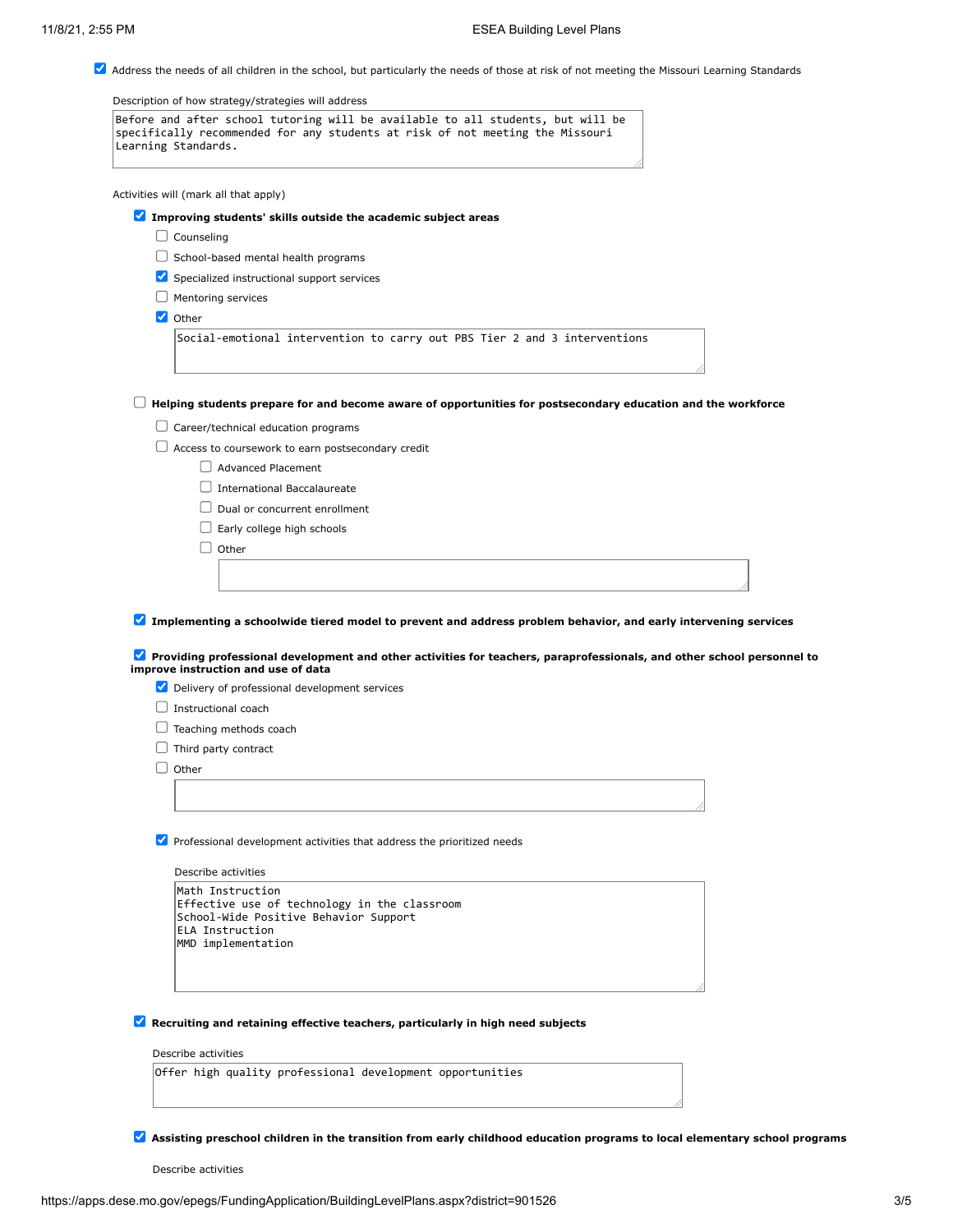Visits from Head Start students who will be coming to kindergarten. Kindergarten teachers attend Head Start Parent Night. Kindergarten roundup/registration days.

# **SCHOOLWIDE POOL FUNDING**

*Section 1114 (b)(7)(B)*

 $\Box$  Funds for this program will be consolidated with other State, local and Federal programs.

Mark all program funds that will be consolidated in the schoolwide pool.

| Title I.A (required)                     |
|------------------------------------------|
| State and Local Funds (required)         |
| Title I School Improvement (a)           |
| Title I.C Migrant                        |
| Title I.D Delinguent                     |
| Title II.A                               |
| Title III EL                             |
| Title III Immigrant                      |
| Title IV.A                               |
| Title V.B                                |
| School Improvement Grant (g) (SIG)       |
| Spec. Ed. State and Local Funds          |
| Spec. Ed. Part B Entitlement             |
| Perkins Basic Grant - Postsecondary      |
| Perkins Basic Grant - Secondary          |
| Workforce Innovation and Opportunity Act |
| <b>Head Start</b>                        |
| McKinney-Vento                           |
| Adult Education and Family Literacy      |
| Others                                   |
|                                          |
|                                          |

#### **PARENT COMMENTS** *Section 1116 (c)(5)*

The Title I.A Schoolwide Plan is satisfactory to parents of participating students.

| ×<br>۰.<br>M.<br>٠ |
|--------------------|
|                    |

If the plan is not satisfactory to the parents of participating students please provide any parent comments.

School Level Plan Home | Print | Cancel Print Mode

#### **District/LEA Comments**

**DESE Comments**

 $\rightarrow$